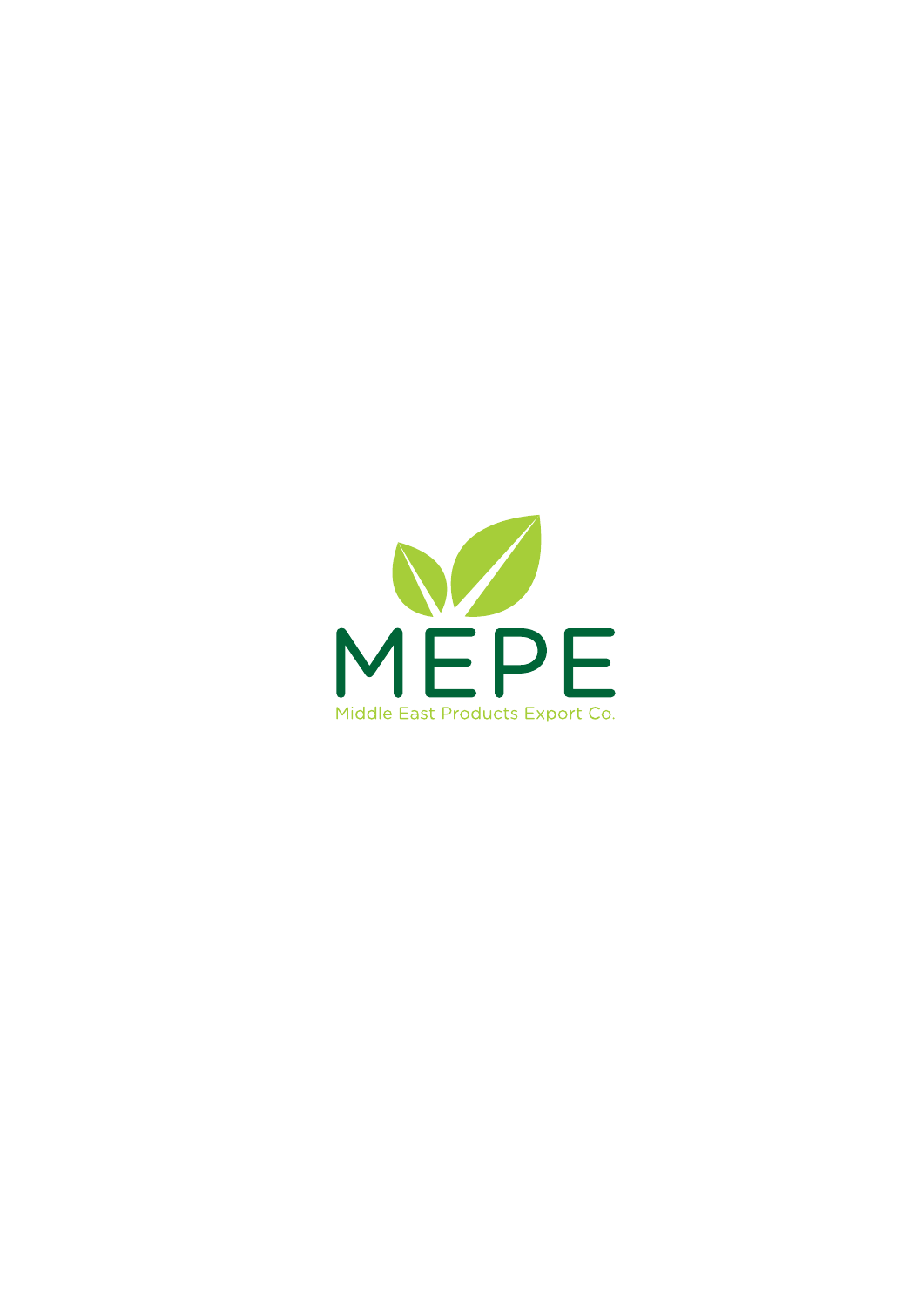# **WHO WE ARE**

Middle East Product Export also known as "MEPE" is a family owned private company founded in Iran, where is recognized as one of the major producer of dried fruits in particular pistachio, raisin and dates in the world.

MEPE as a passionate team of experienced and dedicated experts who proudly carry on the tradition for innovation, mechanization, modernization, inspiration and professional excellence, was established when MEPE began in 1950s by MR. MOHAMMAD ALI FARSHCHIAN, a solution provider to the customers faced with interrupted supply and inconsistent quality and serviceability due to unsustainable farming methods caused by large number of small scale farms and old fashioned trading schemes in Iran lacking local professional trading company in dried fruits sector.

The trust and integrity among the founders of MEPE worked as a perfect foundation for a series of success stories which today we are immensely proud of, due not only to experiences gained in our focused industry but also to the reputation regained for our unique corporate values: friendly and open work environment, honest and moral work conduct with all our stake holders.

With over 5 and half decades of experience in this field of business, MEPE is Iran's leading dried fruits trading company focused on pistachio, dates and raisins,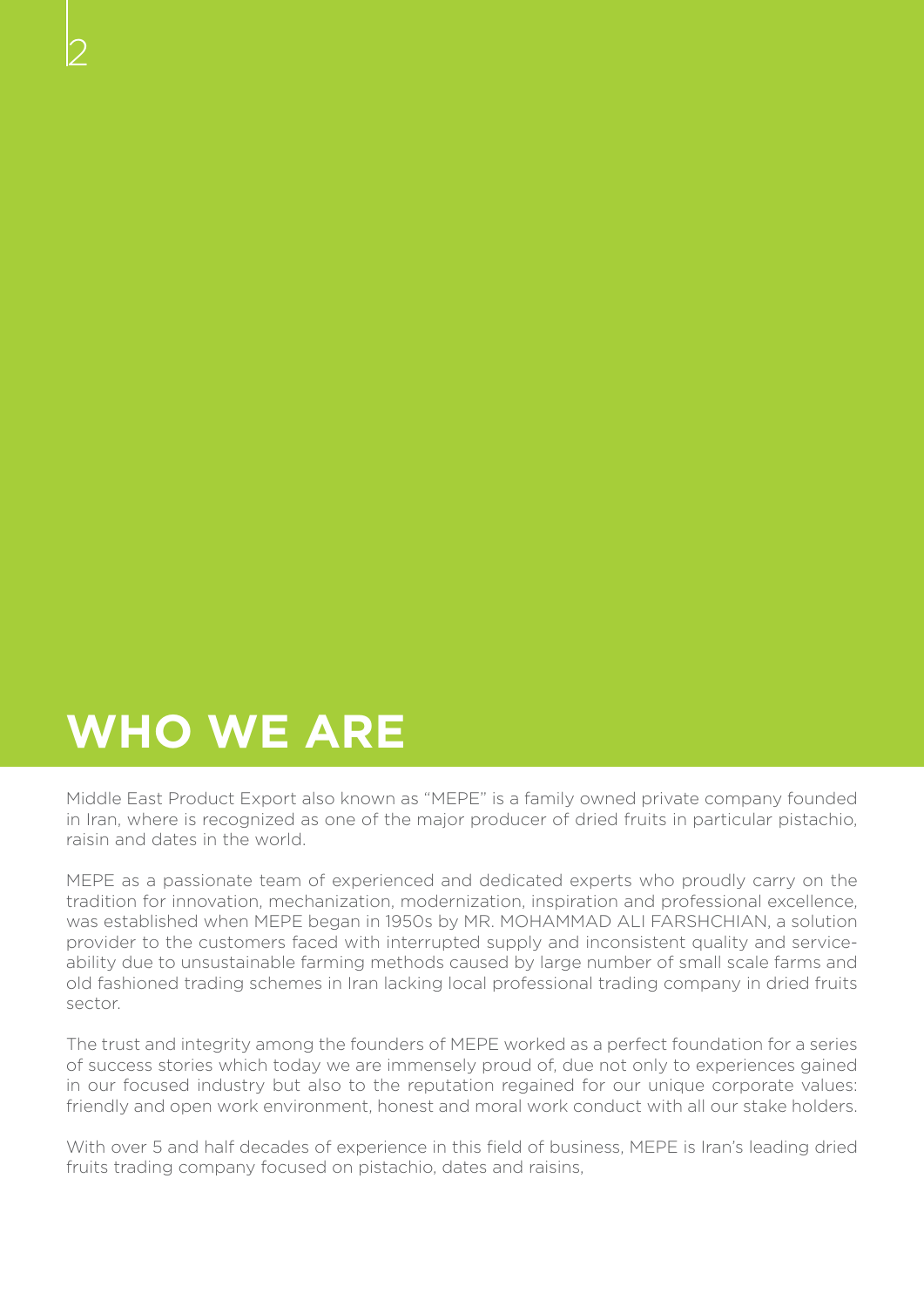

consistent quality and service to meet customer requirements.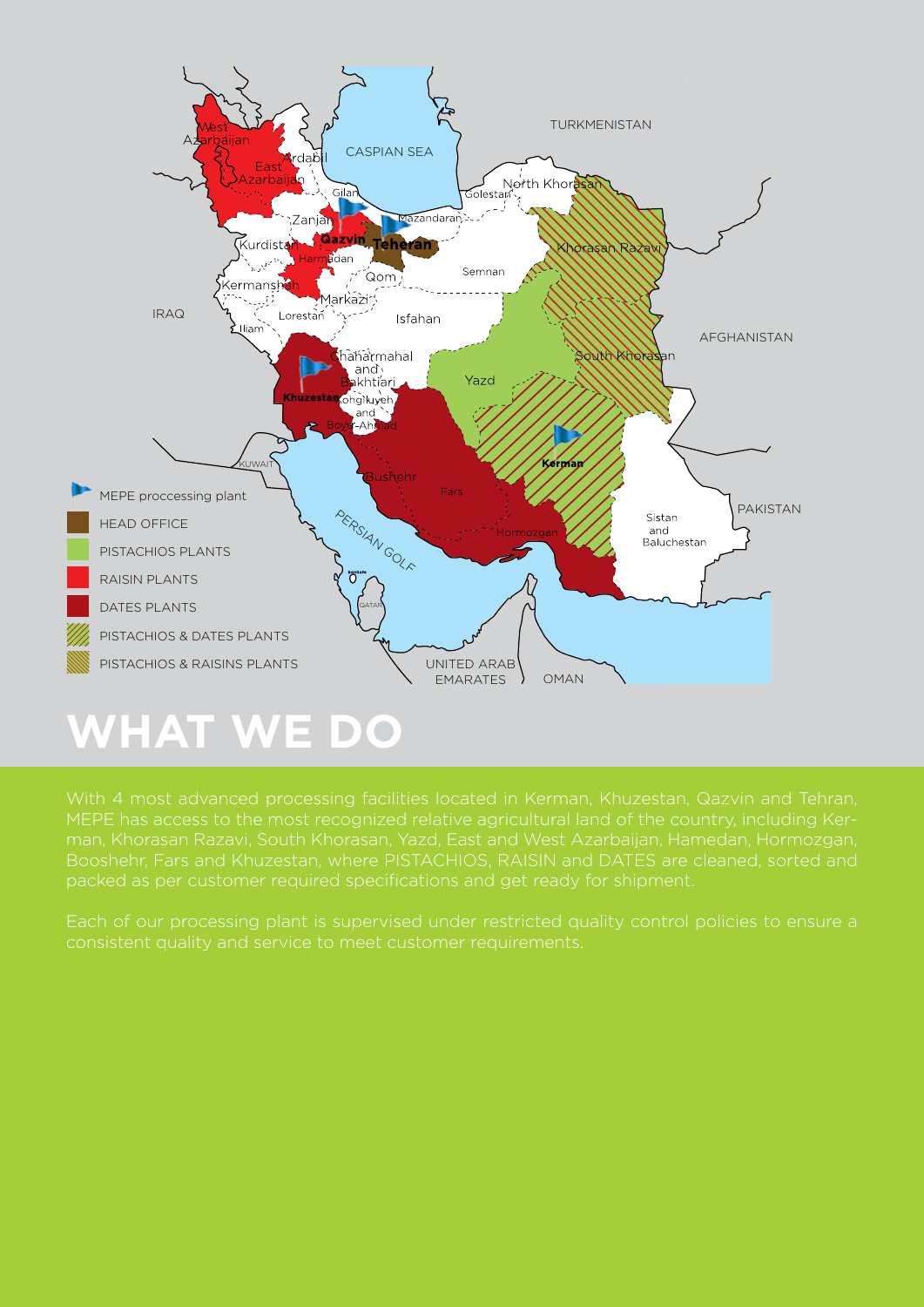4

# **Pistachios**

**Range**

### **In-Shell Pistachios**

| Natural Open             | Artificially Open                                 |                                       | Closed Shell                           |
|--------------------------|---------------------------------------------------|---------------------------------------|----------------------------------------|
|                          | <b>Size</b>                                       |                                       |                                        |
| Jumbo                    | Long Ahmdi                                        | Long Akbari                           | Round                                  |
| (1) 20/22<br>$(2)$ 22/24 | Aghaei<br>$(1)$ 24/26<br>$(2)$ 26/28<br>(3) 28/30 | (1) 20/22<br>$(2)$ 22/24<br>(3) 24/26 | (Fandoghi)<br>(1) 28/30<br>$(2)$ 30/32 |

## **Pistachio Kernels**



Whole Green Kernels







Whole Kernels **Halves & Pieces** Small Meats

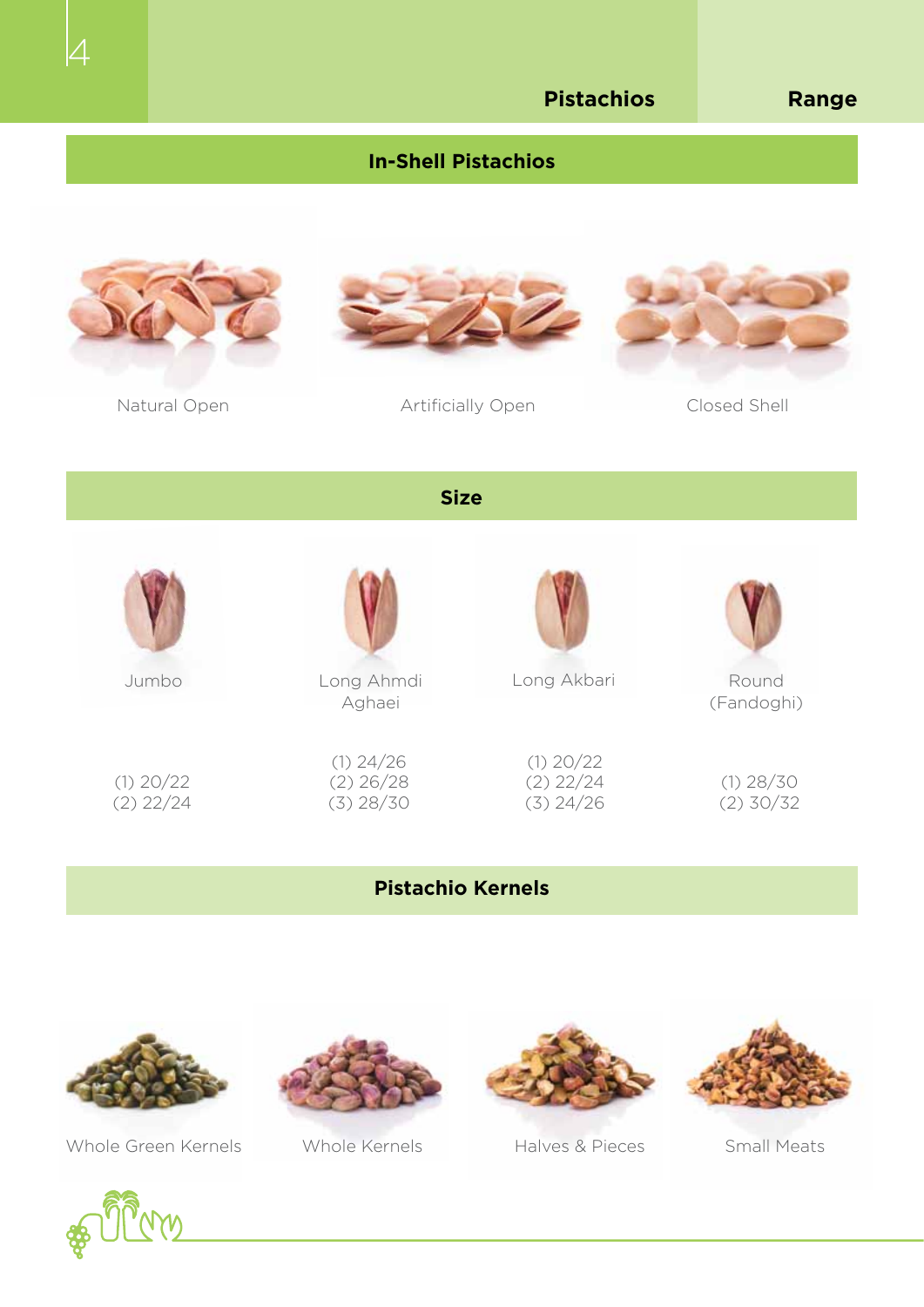**Pistachios Specification** 

| <b>Pistachios Specification</b>                              |                       |                 |                |        |  |  |
|--------------------------------------------------------------|-----------------------|-----------------|----------------|--------|--|--|
| Grades                                                       | <b>Superior Grade</b> | Excellent Grade | Grade1         | Grade2 |  |  |
| <b>Shell Defects (%)</b><br>(Allowable tolerances by weight) |                       |                 |                |        |  |  |
| Closed shell and blanks                                      |                       | 2               | 3              | 5      |  |  |
| <b>Blanks</b>                                                | 0.5                   | 0.75            | 0.75           |        |  |  |
| Adhering hull                                                | 0.5                   | 0.75            |                | 1.25   |  |  |
| Stained shell                                                |                       | 1.5             | $\overline{4}$ | 5      |  |  |
| Deformity (incl. opened from bottom)                         |                       | 2               | $\overline{3}$ | 5      |  |  |
| Slightly open in-shell                                       | 5                     | 10 <sup>°</sup> | 18             | 25     |  |  |
| Total shell defects<br>7                                     |                       | 13              | 22             | 28     |  |  |

#### **Kernel Defects (%) (Allowable tolerances by weight)**

| Loose kernels        |  | 2.5 |  |
|----------------------|--|-----|--|
| Pest damage          |  |     |  |
| Obvious pest damage  |  |     |  |
| Total kernel defects |  |     |  |

### **Other Defects (%) (Allowable tolerances by weight)**

|                                   |     | O.3      | 0.4   | 0.6  |
|-----------------------------------|-----|----------|-------|------|
| Foreign material excluding shells |     | O.2      | 0.25  | 0.25 |
|                                   |     |          |       |      |
|                                   | 1.5 | 1.6      | 1.8   |      |
|                                   | くら  | $\leq 5$ | $<$ 5 |      |
|                                   |     | O.2      |       |      |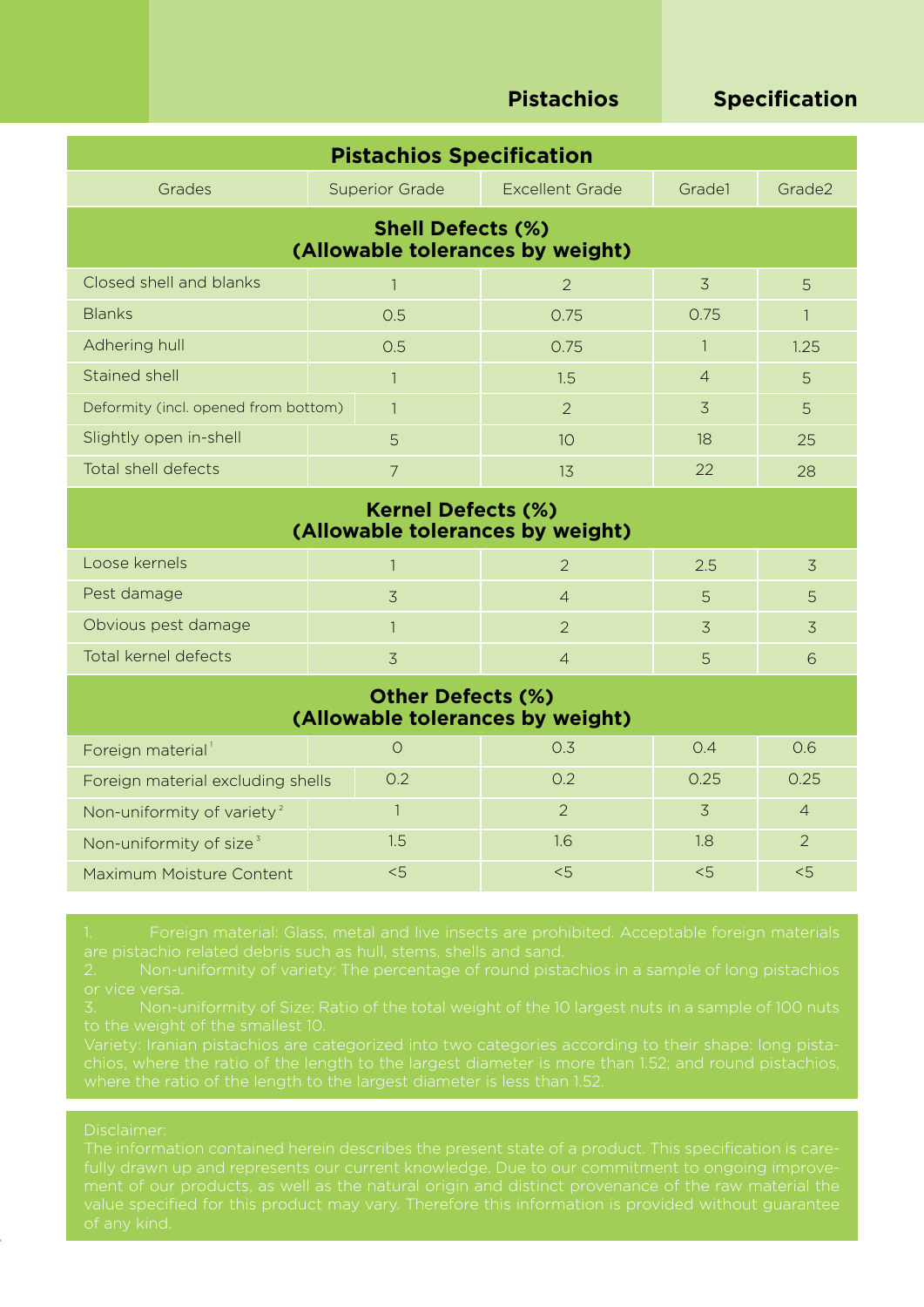| <b>Shipping Information</b>                        |             |                         |               |              |                    |  |
|----------------------------------------------------|-------------|-------------------------|---------------|--------------|--------------------|--|
| Product                                            | Packing     | Unit Net<br>Weight (kg) | Container     | Quantity     | Net Weight<br>(kg) |  |
|                                                    |             |                         | 20' Container | 1100 Cartons | 11000              |  |
|                                                    | Cartons     | 10                      | 40' container | 2200 Cartons | 22000              |  |
| In-Shell                                           |             | 12                      | 20' Container | 1000 Cartons | 12000              |  |
| Pistachio                                          |             |                         | 40' container | 2000 Cartons | 24000              |  |
|                                                    |             | 50                      | 20' Container | 240 Bags     | 12000              |  |
|                                                    | <b>Bags</b> |                         | 40' container | 480 Bags     | 24000              |  |
|                                                    |             |                         |               |              |                    |  |
|                                                    |             |                         | 20' Container | 1100 Cartons | 11000              |  |
| Kernels, Halves,<br>Pieces & Small<br><b>Meats</b> | Cartons     | 10                      | 40' container | 2200 Cartons | 22000              |  |
|                                                    |             | 12                      | 20' Container | 1000 Cartons | 12000              |  |
|                                                    |             |                         | 40' container | 2000 Cartons | 24000              |  |



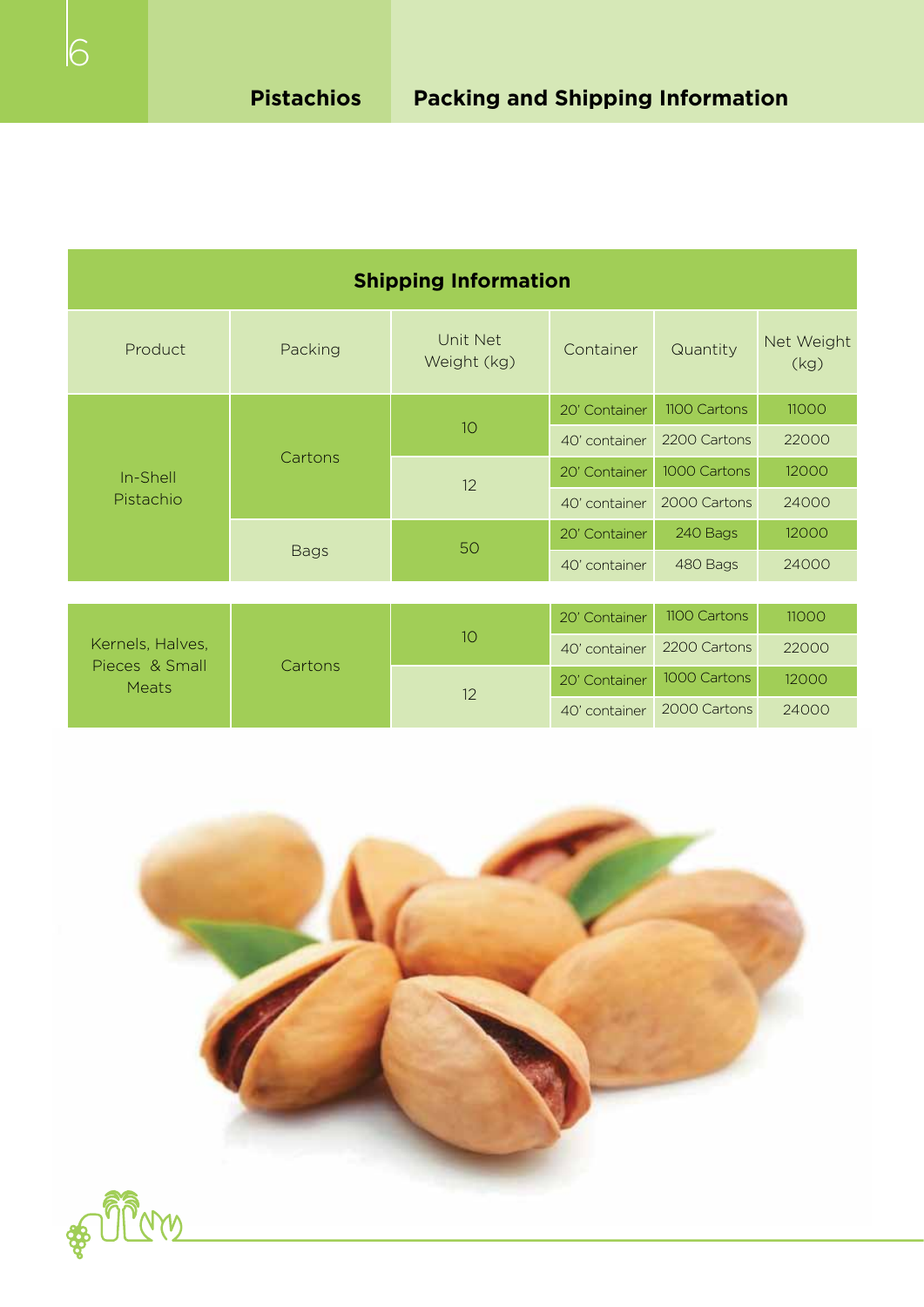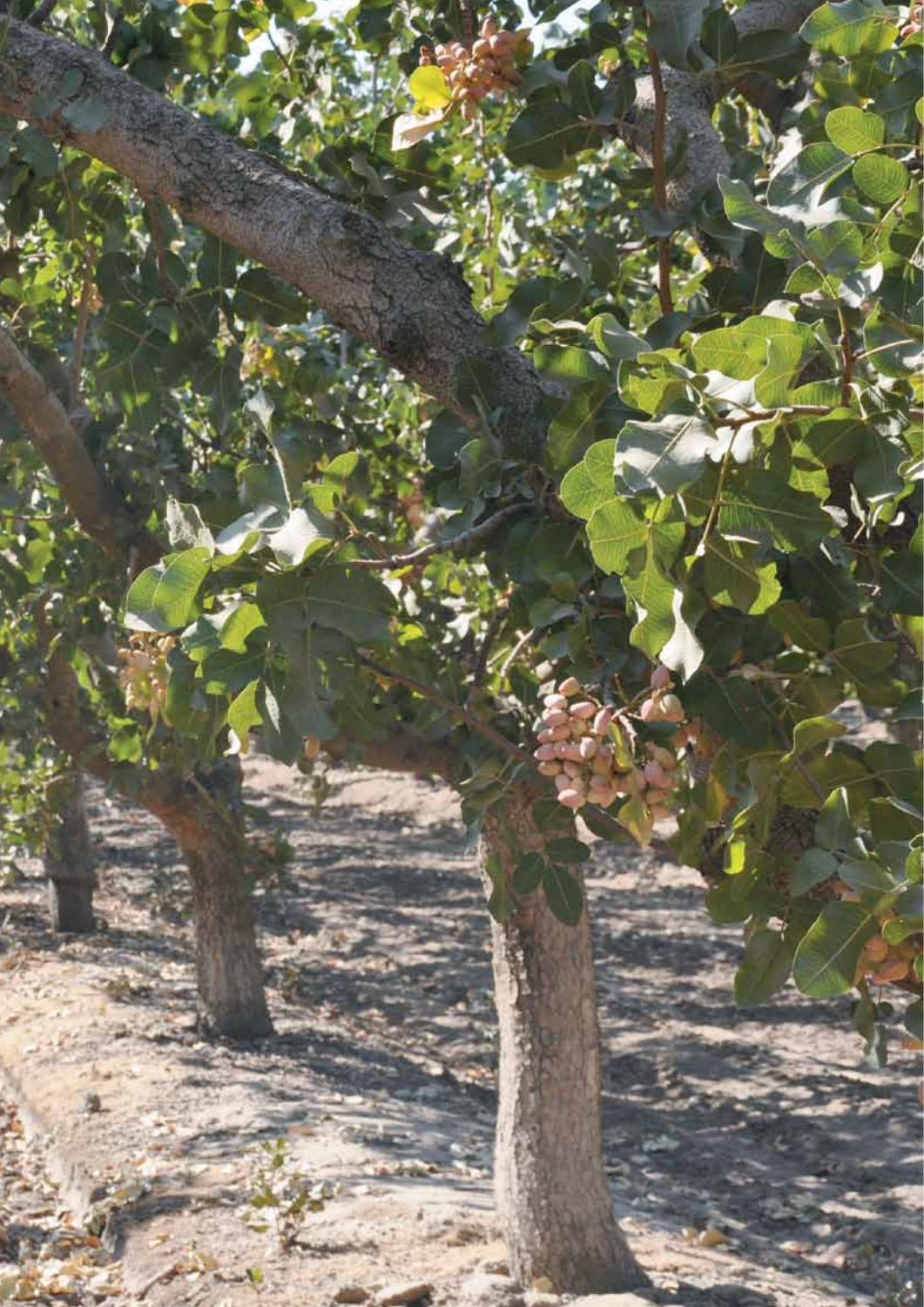# **Raisins Range**



| <b>Grade</b> |                    |  |  |  |  |
|--------------|--------------------|--|--|--|--|
| Normal Berry | <b>Small Berry</b> |  |  |  |  |
|              |                    |  |  |  |  |





Iranian Sultana **Golden Bleach** 





**Entry** 



Kashmar Sun Dried (Seedless)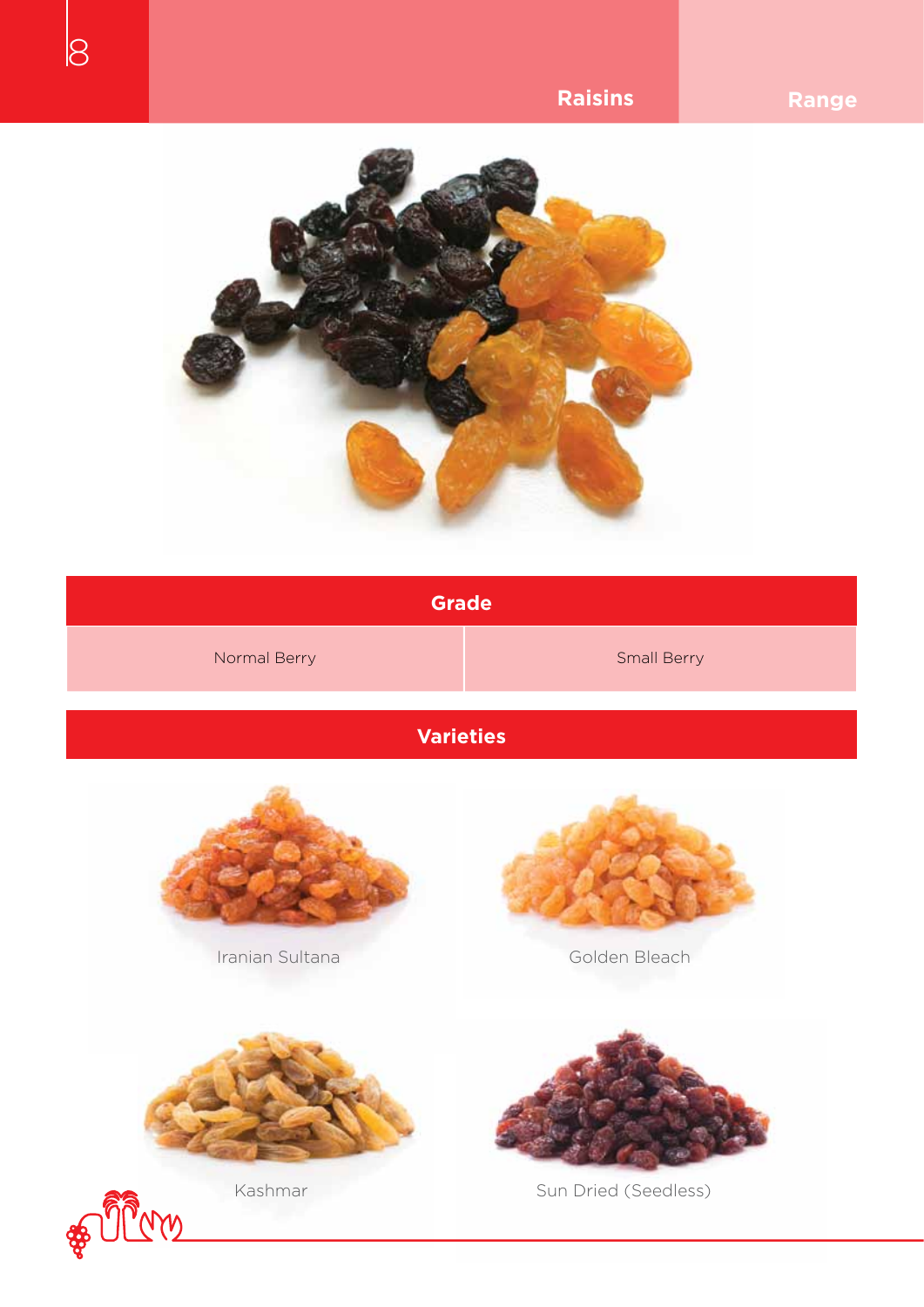| <b>Raisins Specification</b>                 |                     |                          |                       |                                |  |  |
|----------------------------------------------|---------------------|--------------------------|-----------------------|--------------------------------|--|--|
| <b>Physcial Parameters</b>                   |                     | Target                   | <b>RTU</b><br>Grade A | <b>RTU Grade</b><br><b>AAA</b> |  |  |
| Live Infestation                             |                     | <b>NIL</b>               | <b>NIL</b>            | <b>NIL</b>                     |  |  |
| Mouldy Berries (g/100g)                      |                     | $\overline{\phantom{a}}$ | $\overline{4}$        | $\overline{2}$                 |  |  |
| Seeded Berries (In Seedless Variety)         |                     | <b>NIL</b>               | $\overline{2}$        | 1                              |  |  |
| Mouldy Berries (g/100g)                      |                     | 0.5                      | 2                     | 1                              |  |  |
| Damaged Berries (g/100g)                     |                     | $\overline{2}$           | $\overline{3}$        | 2                              |  |  |
| Undeveloped Berries (g/100g)                 |                     | 0.3                      | $\overline{2}$        | 1                              |  |  |
|                                              | <b>Before March</b> | O.2                      | 1.5                   | 1                              |  |  |
| <b>Sugared Berries</b>                       | <b>After March</b>  | 0.5                      | $\overline{3}$        | $\overline{2}$                 |  |  |
| Stones (Mineral Impurities) 2mm(piece/MT)    |                     | <b>NIL</b>               | 10                    | 1                              |  |  |
| Sand and Grit (piece/MT)                     |                     | <b>NIL</b>               | $\overline{2}$        | $\mathbf{1}$                   |  |  |
|                                              | Loose               | <b>NIL</b>               | $\overline{3}$        | $\overline{2}$                 |  |  |
| Capsyem percent                              | Embedded            | $\overline{\phantom{a}}$ | $\overline{3}$        | $\mathbf{1}$                   |  |  |
|                                              | 4-15mm              | $\mathbf{1}$             | $\overline{4}$        | 1                              |  |  |
| <b>Stalks</b>                                | Larger Than 15mm    | <b>NIL</b>               | $\overline{2}$        | $\Omega$                       |  |  |
| Foreign Matter Such As Plastic, etc.(piece/) | <b>NIL</b>          | 5                        | $\Omega$              |                                |  |  |
| Extraneous Vegtables Material                |                     | <b>NIL</b>               | 5                     | 1                              |  |  |
| Glass & Other Hazardous Foereign Matter      |                     | Absent                   | Absent                | Absent                         |  |  |

#### Disclaimer:

The information contained herein describes the present state of a product. This specification is carefully drawn up and represents our current knowledge. Due to our commitment to on-going improvement of our products, as well as the natural origin and distinct provenance of the raw material the value specified for this product may vary. Therefore this information is provided without guarantee of any kind.

| <b>Shipping Information</b> |         |                    |               |              |                    |  |  |
|-----------------------------|---------|--------------------|---------------|--------------|--------------------|--|--|
| Product                     | Packing | Net Weight<br>(kg) | Container     | Quantity     | Net Weight<br>(kg) |  |  |
|                             |         |                    |               | 1700 Cartons | 17000              |  |  |
| Raisins                     | Cartons | 12.5               | 20' Container | 1540 Cartons | 19250              |  |  |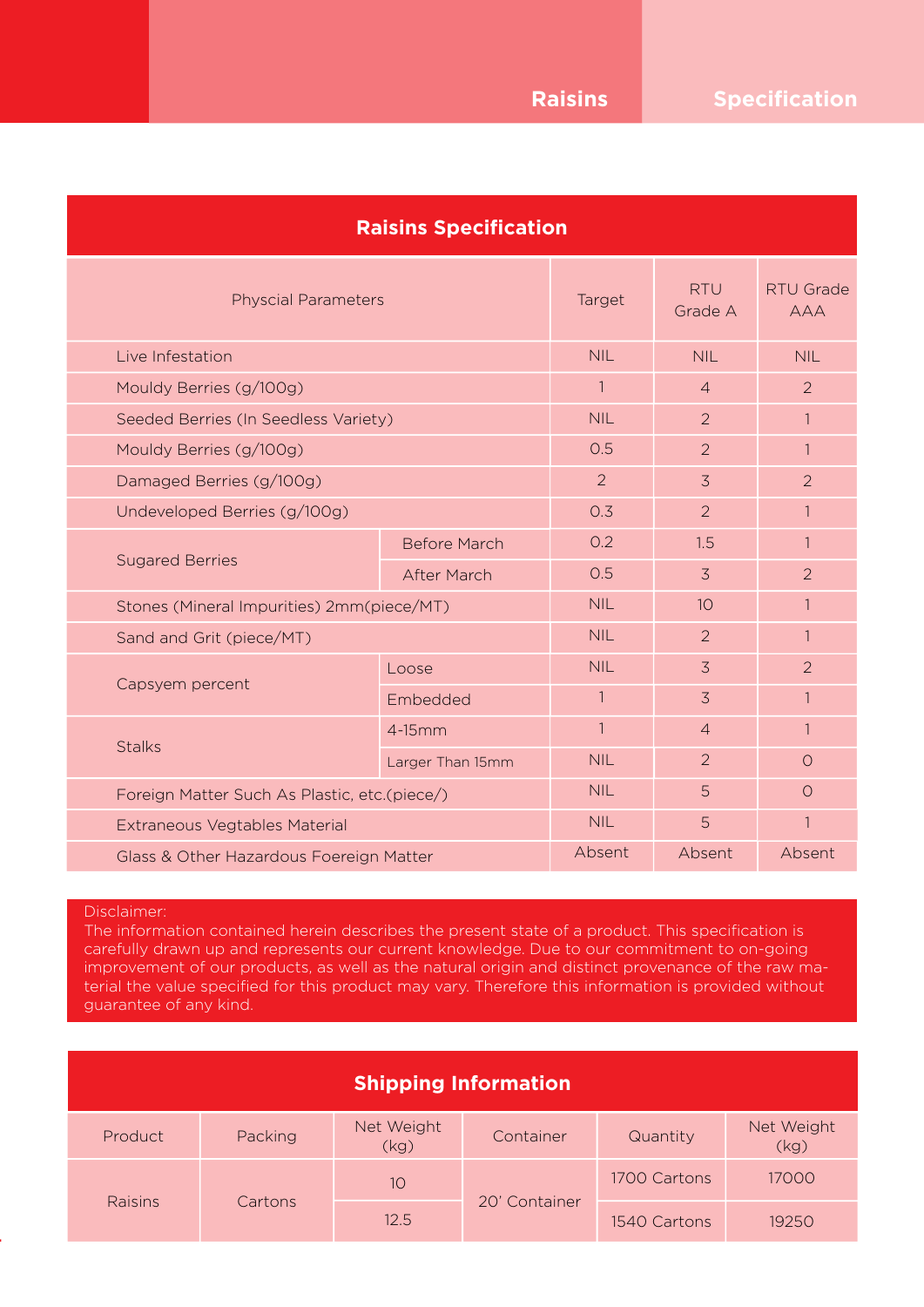## **Dates Range**

### **Varieties**



Mazafati Dates (BAM) Sayer Dates Rabbi Dates Rabbi Dates







Piarom Dates





Zahedi Dates Kabkab Dates



Diced Dates

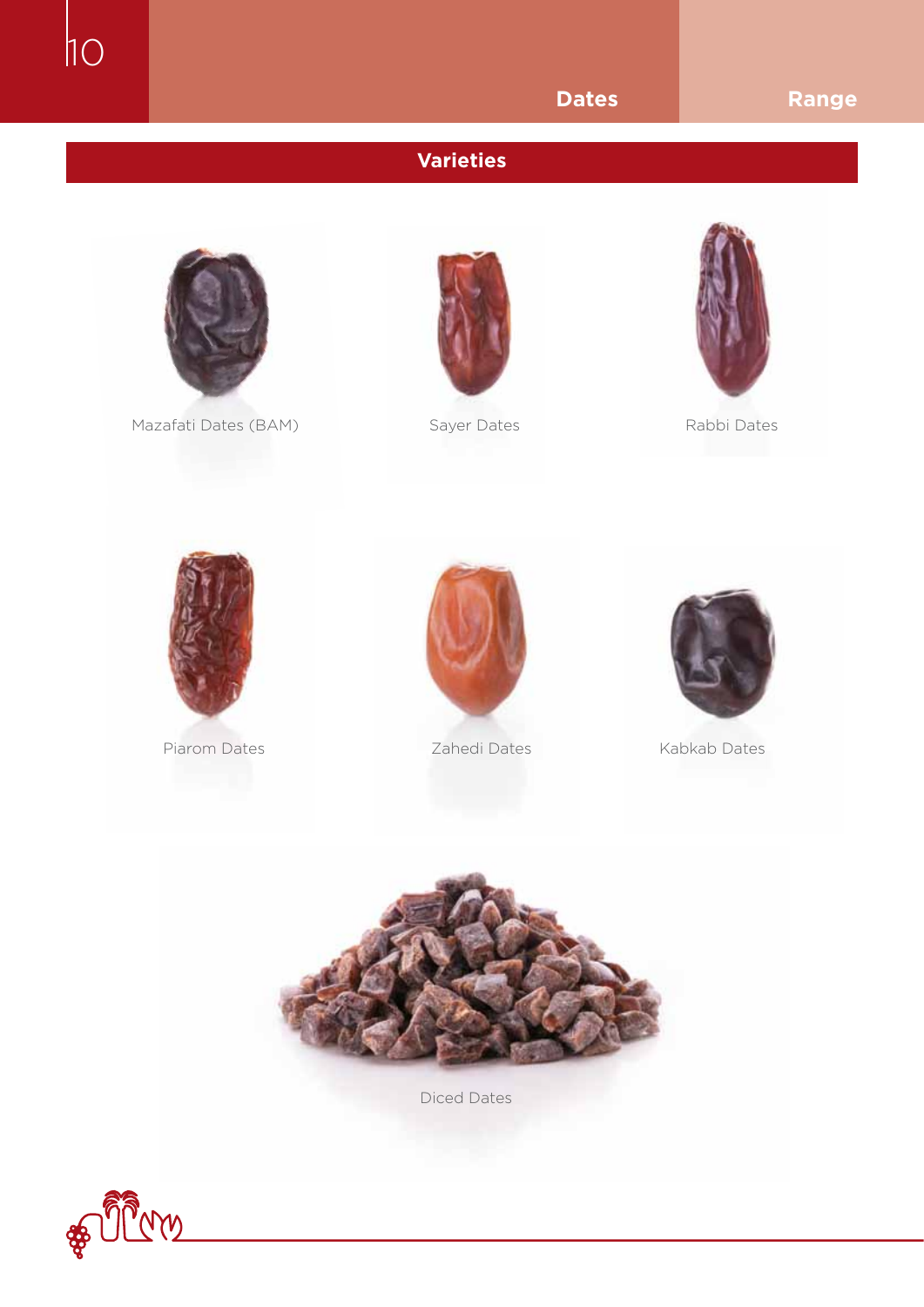**Dates**

## **Specification**

| <b>Date Specification</b> |                          |             |  |  |  |  |  |
|---------------------------|--------------------------|-------------|--|--|--|--|--|
|                           | <b>Hygiene</b>           |             |  |  |  |  |  |
|                           | Caps                     | $<$ 0.5 pct |  |  |  |  |  |
| Visual                    | <b>Pits</b>              | $<$ 0.5 pct |  |  |  |  |  |
|                           | <b>Foreign Materials</b> | $< 1$ pct   |  |  |  |  |  |
|                           | Insect/Excreta           | $<$ 3 pct   |  |  |  |  |  |
|                           | Mould/Decay              | $< 1$ pct   |  |  |  |  |  |
| Moisture                  |                          | < 15%       |  |  |  |  |  |

#### **Appereance**

| Color | All Colors and Sizes of Dates are Uniform |                |  |  |  |
|-------|-------------------------------------------|----------------|--|--|--|
| Count | <b>Super Select</b>                       | <65 PER Lb     |  |  |  |
|       | Select                                    | <75 PER Lb     |  |  |  |
|       | Grade B                                   | <85 PER Lb     |  |  |  |
|       | <b>GAQ</b>                                | <100 PER Lb    |  |  |  |
|       | <b>FAQ</b>                                | $<$ 130 PER Lb |  |  |  |

#### Disclaimer:

The information contained herein describes the present state of a product. This specification is carefully drawn up and represents our current knowledge. Due to our commitment to ongoing improvement of our products, as well as the natural origin and distinct provenance of the raw material the value specified for this product may vary. Therefore this information is provided without guarantee of any kind.

| <b>Shipping Information</b> |         |                    |               |              |                    |  |
|-----------------------------|---------|--------------------|---------------|--------------|--------------------|--|
| <b>Product</b>              | Packing | Net Weight<br>(kg) | Container     | Quantity     | Net Weight<br>(kg) |  |
|                             |         | 10                 |               | 1700 Cartons | 17000              |  |
| Dates                       | Cartons | 20                 | 20' Container | 850 Cartons  | 17000              |  |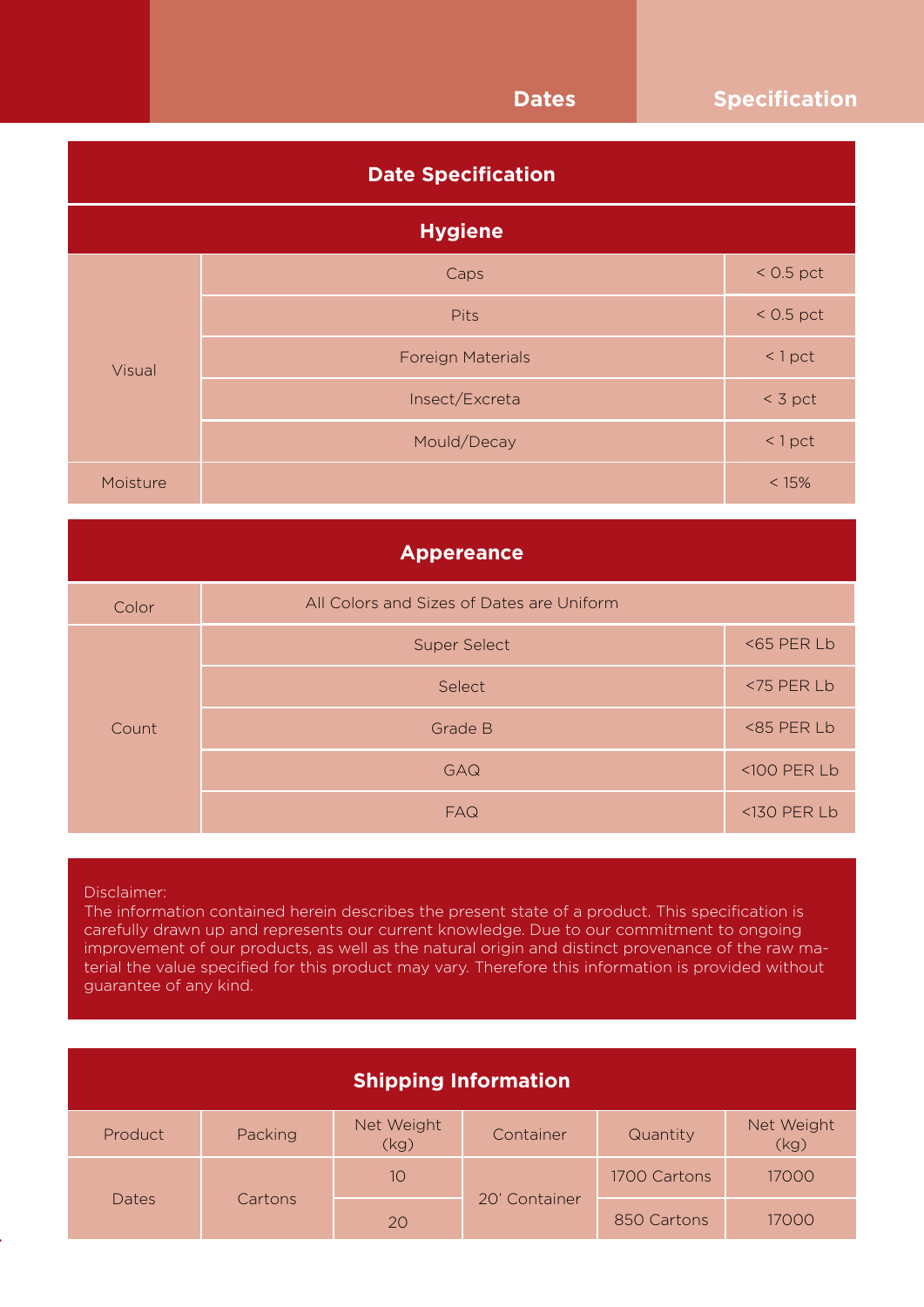# **WHERE WE SELL**

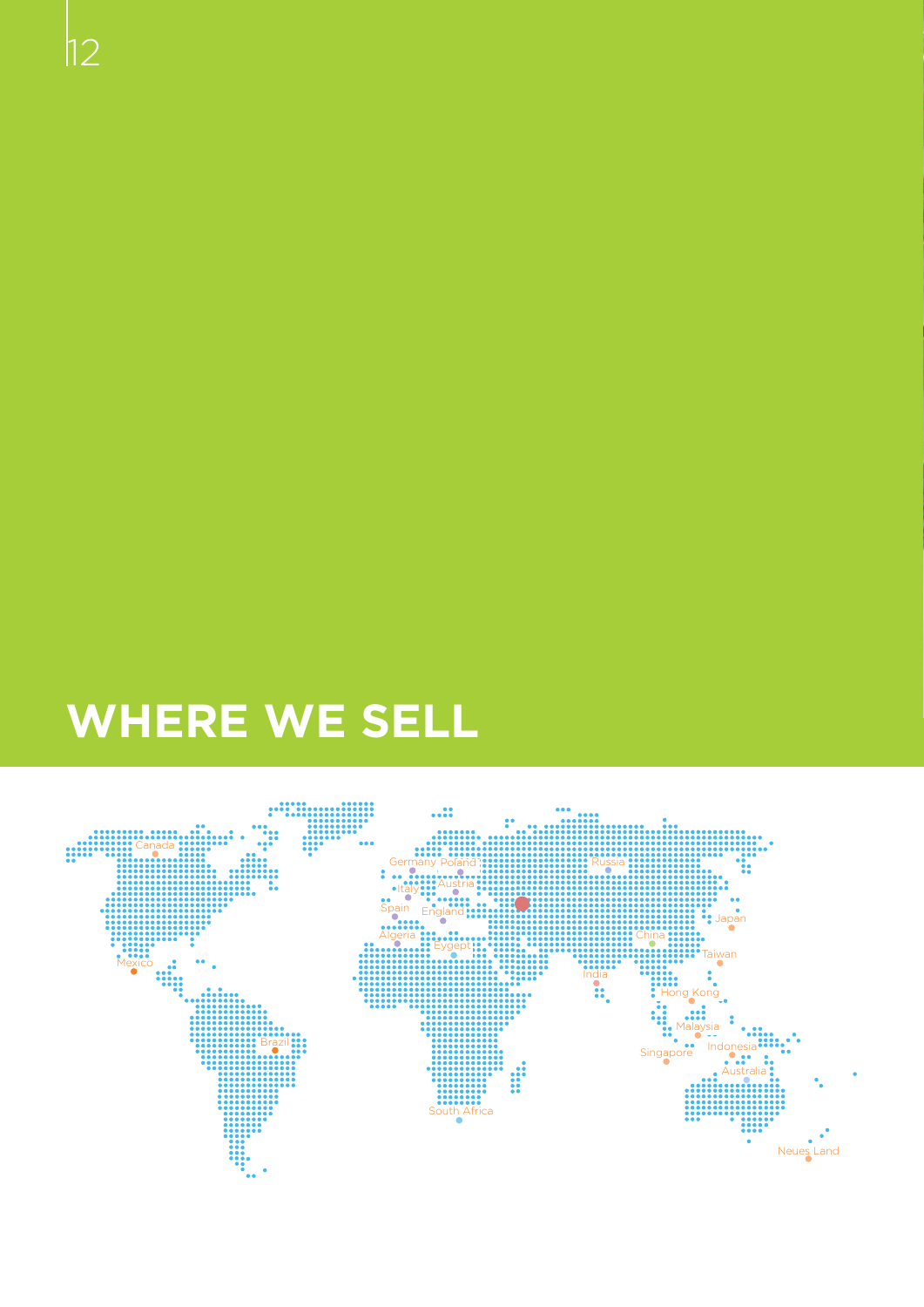

### **World Wide Sales Distribution**



Today, MEPE with sales over 42 countries across five continents, has streng then it's position as a well khown international trading company in dried fruits industry with such a global sale's diversification.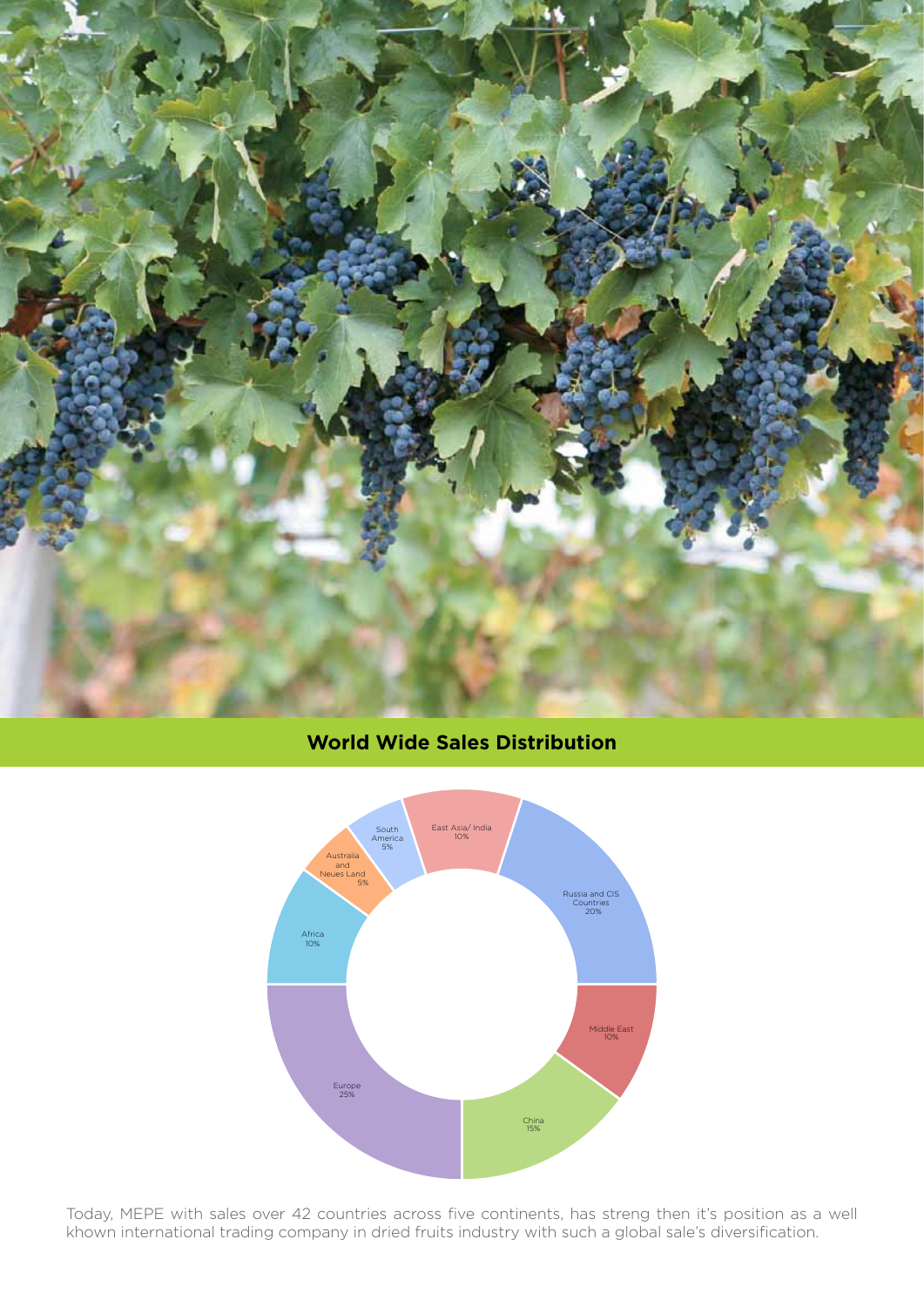# **HOW WE CARE**

### **Serviceability**

- Immediate delivery.
- • Custom Cleared Carge a Always Available in Europe.
- • Service reliability on the basis of company's customer oriented culture.
- Facilitating customers to make Long-term contracts with fixed price for a certain period of time.
- Facilitating the payments to IRAN.
- Consistent quality and competitive price.

### **Quality Assurance & Audit Qualifications**

- Having been equipped with BUHLER Sortex machinery, we are able to laser sort our products including pistachios and raisins ensuring compliance with specifications.
- • Upgraded, custom-designed Statistical Process Control system features automatic rejection of out-of-spec product.
- • Quality of the products as per given specification is guaranteed.
- Contracted with accredited ISO-17025 third-party laboratory with on-site testing facilities.
- Capability to adhere to E.U. and other international testing protocols.
- • All facilities are staffed with full-time and dedicated Quality Control personnel.
- Each manufacturing process is supervised by Quality Control personnel
- All facilities and products are HACCP and HALAL certified, respectively.
- The company has been qualified for ISO 9001:2010 and 22000:2010.

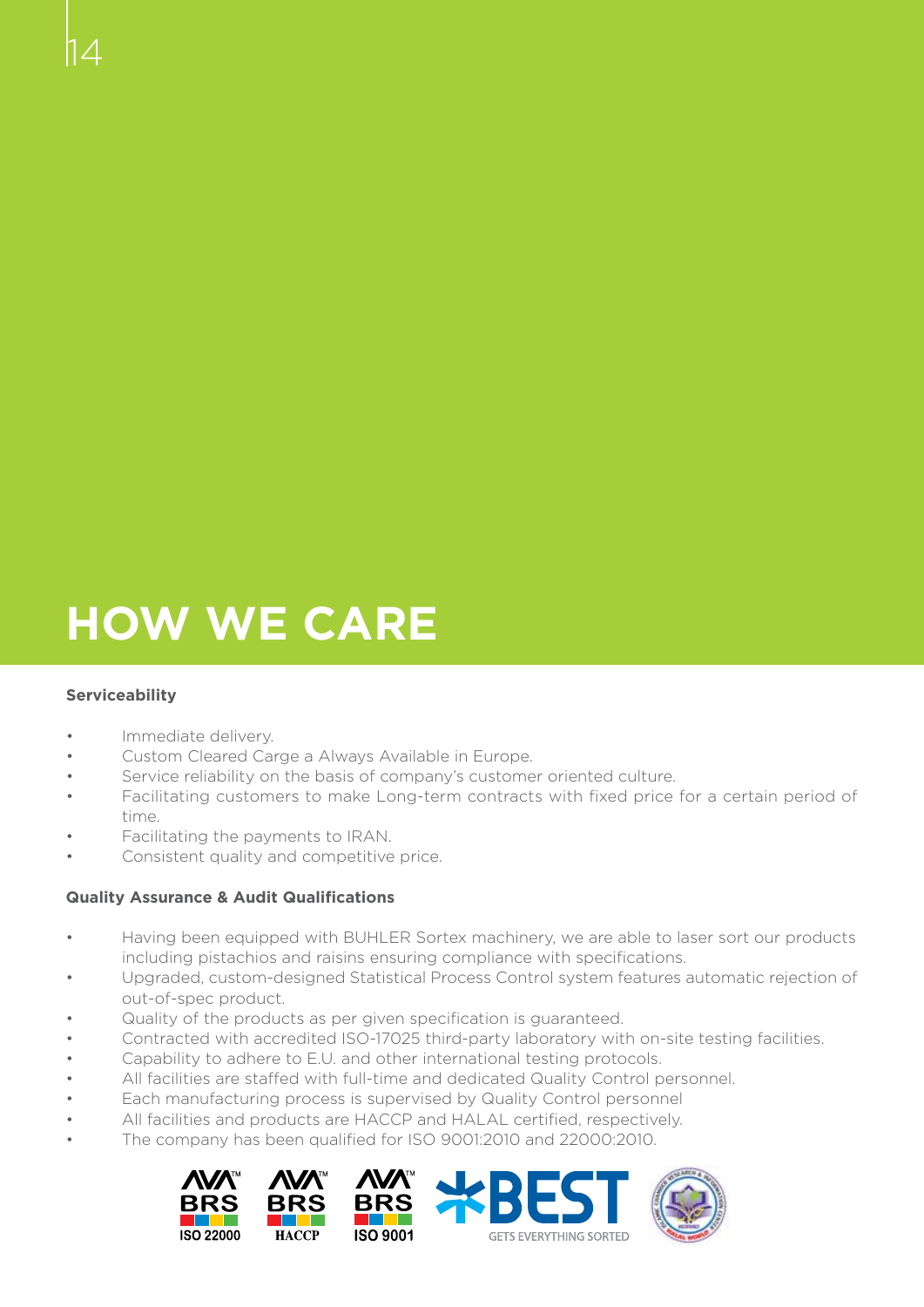**8 times award winner of best Iranian exporter of dried fruits in 2000, 2001, 2003, 2006, 2007, 2010, 2011 and 2013.**



# **AWARDS & HOUNERS**